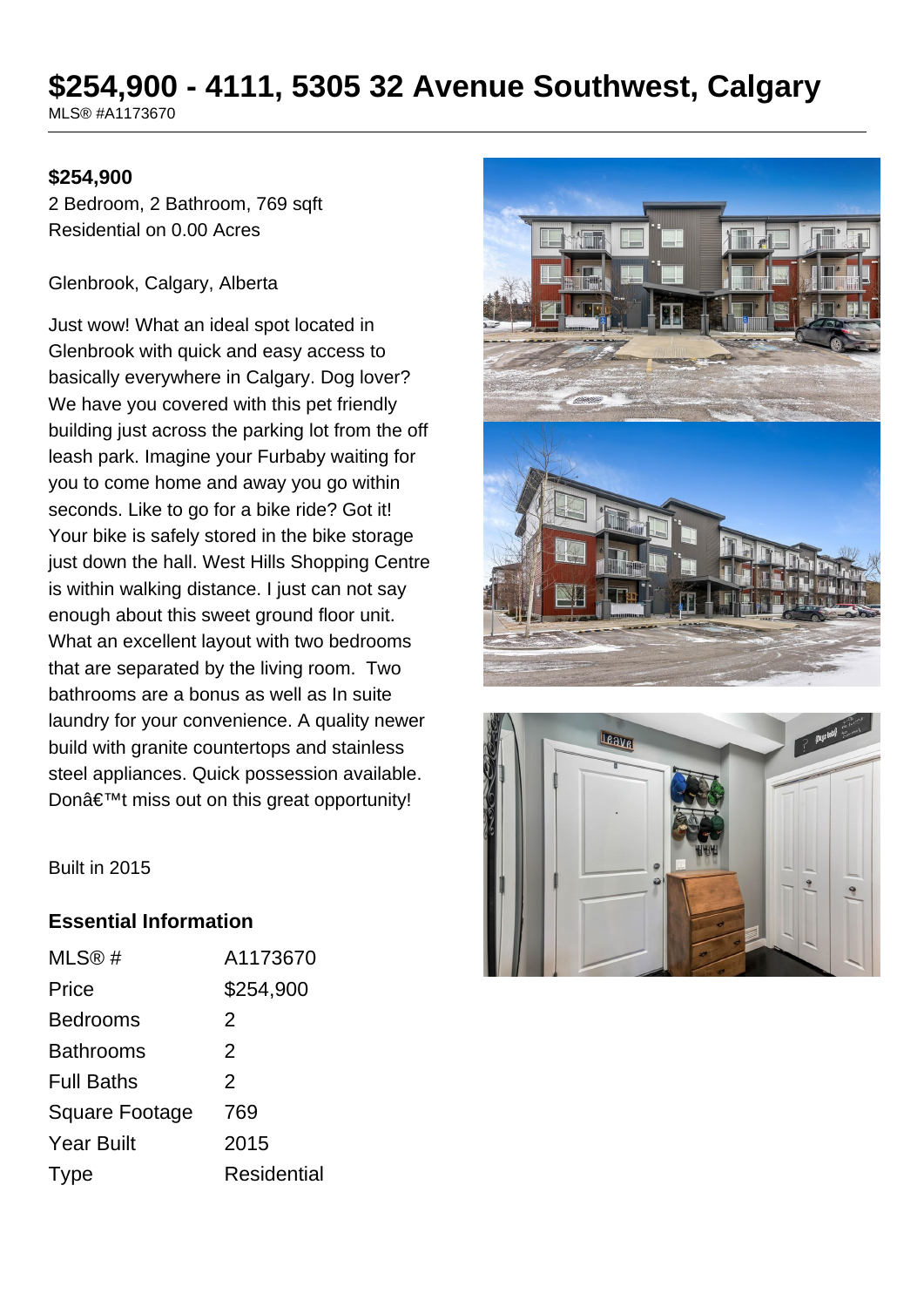| Sub-Type                                                                                                                                     | Apartment         |  |
|----------------------------------------------------------------------------------------------------------------------------------------------|-------------------|--|
| <b>Style</b>                                                                                                                                 | Low-Rise $(1-4)$  |  |
| <b>Status</b>                                                                                                                                | Active            |  |
| Condo Fee                                                                                                                                    | 387               |  |
| Condo Fee IncludesCommon Area Maintenance, Professional Management, Reserve Fund<br>Contributions, Heat, Parking, Sewer, Snow Removal, Water |                   |  |
| <b>Condo Name</b>                                                                                                                            | Z-name Not Listed |  |

## **Community Information**

| Address     | 4111, 5305 32 Avenue Southwest |
|-------------|--------------------------------|
| Subdivision | Glenbrook                      |
| City        | Calgary                        |
| Province    | Alberta                        |
| Postal Code | <b>T3E 8A2</b>                 |
|             |                                |

## **Amenities**

| Amenities             | Visitor Parking, Dog Park, Elevator(s) |
|-----------------------|----------------------------------------|
| <b>Parking Spaces</b> |                                        |
| Parking               | Stall, Titled                          |

## **Interior**

| Goods Included | No Smoking Home, Walk-In Closet(s)                                                                |  |  |
|----------------|---------------------------------------------------------------------------------------------------|--|--|
| Appliances     | Dishwasher, Microwave Hood Fan, Refrigerator, Stove(s), Dryer,<br><b>Washer, Window Coverings</b> |  |  |
| Heating        | Natural Gas, Baseboard, Hot Water                                                                 |  |  |
| Cooling        | <b>None</b>                                                                                       |  |  |
| # of Stories   | 3                                                                                                 |  |  |
| Flooring       | Carpet, Cork, Tile                                                                                |  |  |

## **Exterior**

| <b>Exterior Features</b> Dog Run |                                 |
|----------------------------------|---------------------------------|
| Roof                             | <b>Asphalt Shingle</b>          |
| Construction                     | Stone, Vinyl Siding, Wood Frame |
| <b>Front Exposure</b>            | w                               |

#### **Additional Information**

Zoning M-C1 d58

## **Room Dimensions**

Dining Room 4`4 x 10`6